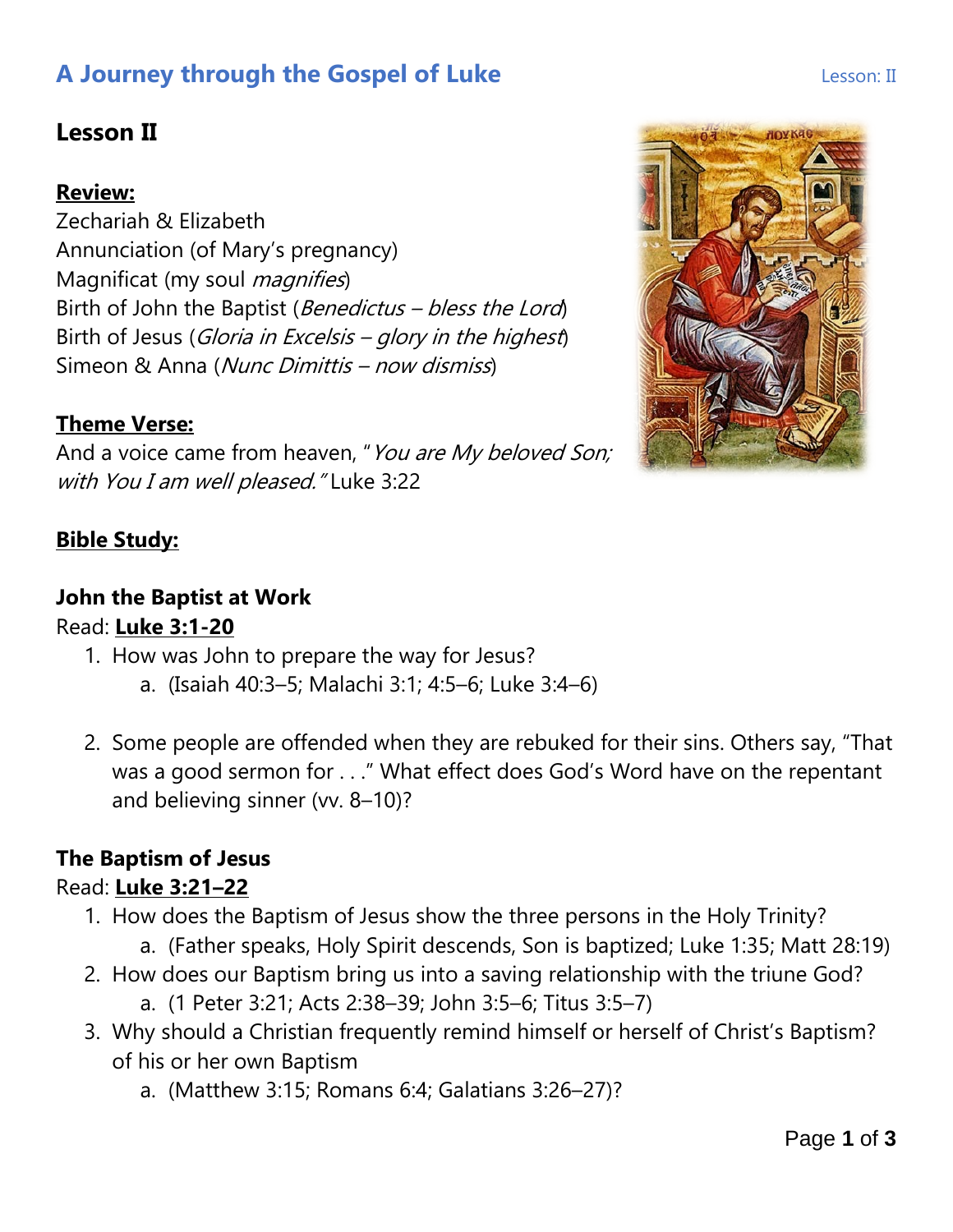# **A Journey through the Gospel of Luke Lesson: II** Lesson: II

#### **40 Days in the Wilderness**

#### Read: **Luke 4:1–13**

- 1. What's the difference between Jesus and Adam and Eve when it came to giving in to temptation?
	- a. (Romans 5:12;  $19 -$ all people fall for sin)
	- b. Jesus resisted Satan's temptation by faithfully applying God's Word
- 2. Satan tempts us too, how does the bible help?
	- a. (1 John 2:15-17; 1 Timothy 6:9; Psalm 119:105; Colossians 3:16; James 4:7-8; 1 Peter 5:8-9)

#### **Hometown Visit in Nazareth**

#### Read: **Luke 4:14–30**

(Isaiah 61:1–3; 1 Kings 17:9–24; 2 Kings 5:1–19 are mentioned by Jesus)

- 1. How did the widow of Zarephath recognize Elijah as God's prophet?
- 2. How did Naaman prove he had become a believer?
- 3. What truth did Jesus want to point out here?
	- a. Also see Matthew 8:11-12

### **Healing and Preaching**

#### Read: **Luke 4:31–44**

- 1. Why is the preaching of Jesus referred to so often?
- 2. How does Satan still have control over unbelievers?
- 3. What thing breaks his power? (1 Peter 5:8–10; Ephesians 6:16)

#### **Miraculous Catch of Fish**

#### Read: **Luke 5:1–11**

- 1. Peter let Jesus use his boat as a pulpit to preach the Gospel. How did other believers help Jesus?
	- a. (Luke 19:28–35; John 19:38–40; Luke 7:36–38; Mark 14:13–15; Matthew 27:57–61)
- 2. When can we be certain that our labors please God? Why should we not become discouraged when we do not see immediate results?
	- a. (1 Corinthians 15:58)